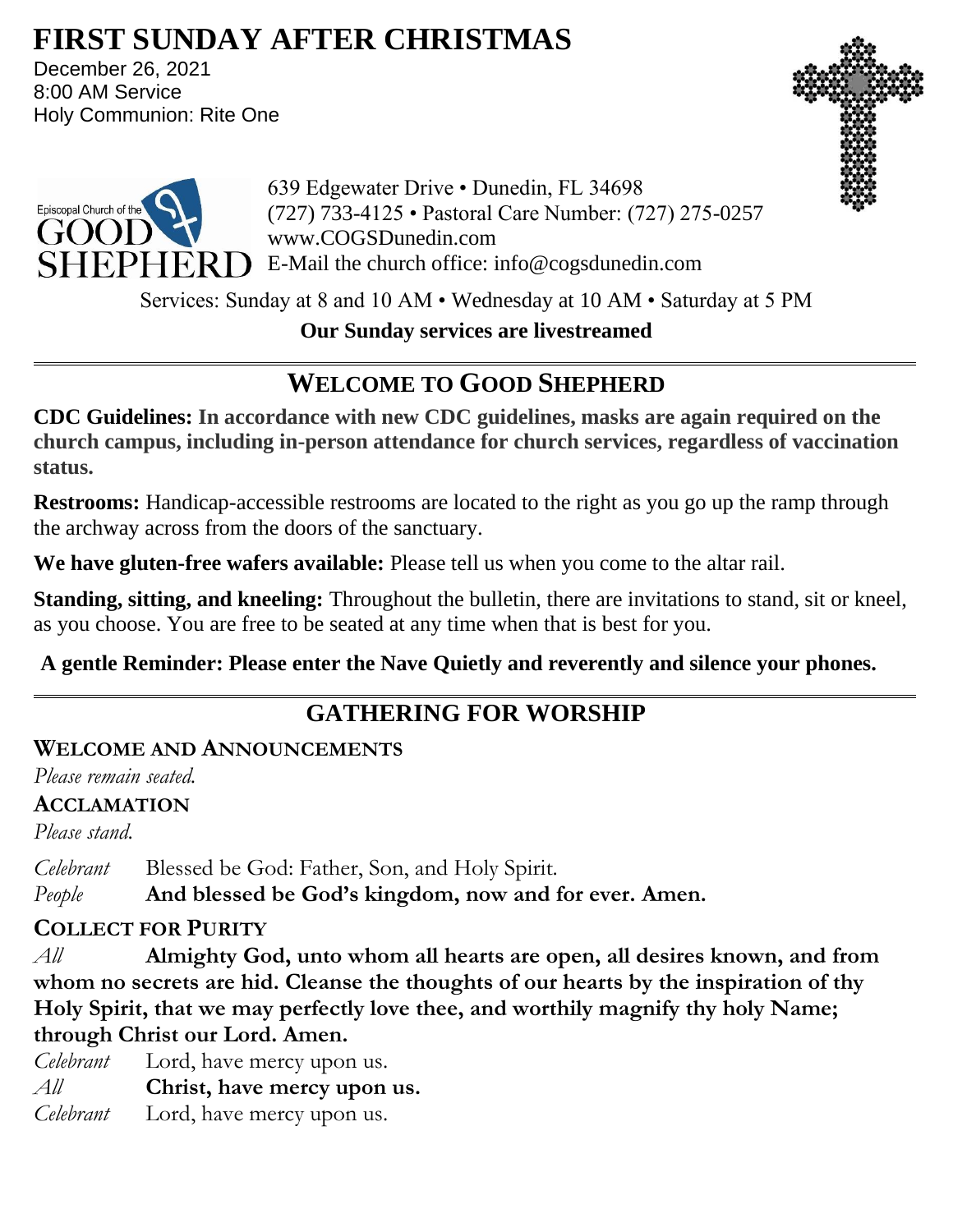#### **THE COLLECT OF THE DAY**

*Celebrant* The Lord be with you.

*People* **And with thy Spirit.**

- *Celebrant* Let us pray… … Almighty God, you have poured upon us the new light of your incarnate Word: Grant that this light, enkindled in our hearts, may shine forth in our lives; through Jesus Christ our Lord, who lives and reigns with you, in the unity of the Holy Spirit, one God, now and for ever.
- *All* **Amen.**

# **THE WORD OF GOD**

*Please be seated.*

#### **THE FIRST READING** Isaiah 61:10-62:3

*Lector The First Reading is taken from Isaiah chapter 61…*

I will greatly rejoice in the Lord, my whole being shall exult in my God; for he has clothed me with the garments of salvation, he has covered me with the robe of righteousness, as a bridegroom decks himself with a garland, and as a bride adorns herself with her jewels. For as the earth brings forth its shoots, and as a garden causes what is sown in it to spring up, so the Lord God will cause righteousness and praise to spring up before all the nations. For Zion's sake I will not keep silent, and for Jerusalem's sake I will not rest, until her vindication shines out like the dawn, and her salvation like a burning torch. The nations shall see your indication, and all the kings your glory; and you shall be called by a new name that the mouth of the Lord will give. You shall be a crown of beauty in the hand of the Lord, and a royal diadem in the hand of your God.

*Lector* The Word of the Lord.

*People* **Thanks be to God.**

# **THE PSALM 147:13-21**

| Lector | We will read responsively Psalm $147$                                             |  |
|--------|-----------------------------------------------------------------------------------|--|
| Lector | Worship the Lord, O Jerusalem; praise your God, O Zion;                           |  |
| People | For he has strengthened the bars of your gates; he has blessed your children      |  |
|        | within you.                                                                       |  |
| Lector | He has established peace on your borders; he satisfies you with the finest wheat. |  |
| People | He sends out his command to the earth, and his word runs very swiftly.            |  |
| Lector | He gives snow like wool; he scatters hoarfrost like ashes.                        |  |
| People | He scatters his hail like bread crumbs; who can stand against his cold?           |  |
| Lector | He sends forth his word and melts them; he blows with his wind, and the waters    |  |
|        | flow.                                                                             |  |
| People | He declares his word to Jacob, his statutes and his judgments to Israel.          |  |
| Lector | He has not done so to any other nation; to them he has not revealed his           |  |
|        | judgments. Hallelujah!                                                            |  |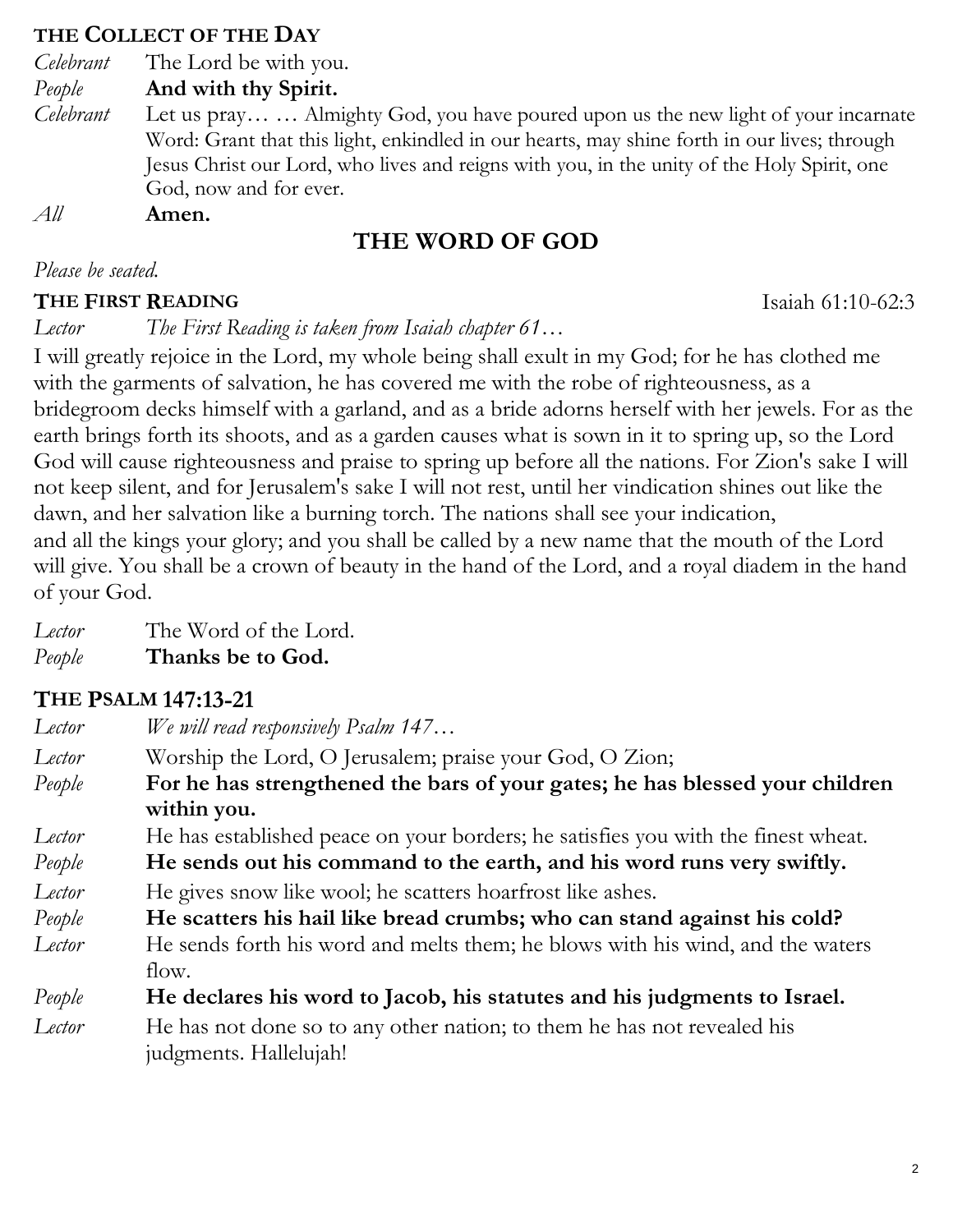#### **THE SECOND READING Galatians 3:23-25; 4:4-7**

*Lector The Second Reading is taken from Galatians chapter 3…*

Now before faith came, we were imprisoned and guarded under the law until faith would be revealed. Therefore the law was our disciplinarian until Christ came, so that we might be justified by faith. But now that faith has come, we are no longer subject to a disciplinarian. But when the fullness of time had come, God sent his Son, born of a woman, born under the law, in order to redeem those who were under the law, so that we might receive adoption as children. And because you are children, God has sent the Spirit of his Son into our hearts, crying, "Abba! Father!" So you are no longer a slave but a child, and if a child then also an heir, through God

*Lector* The Word of the Lord. *People* **Thanks be to God.**

## **THE GOSPEL John 1:1-18**

Please stand.

*Deacon* The Holy Gospel of our Lord Jesus Christ according to John.

#### *People* **Glory be to thee, O Lord.**

*Deacon* In the beginning was the Word, and the Word was with God, and the Word was God. He was in the beginning with God. All things came into being through him, and without him not one thing came into being. What has come into being in him was life, and the life was the light of all people. The light shines in the darkness, and the darkness did not overcome it. There was a man sent from God, whose name was John. He came as a witness to testify to the light, so that all might believe through him. He himself was not the light, but he came to testify to the light. The true light, which enlightens everyone, was coming into the world. He was in the world, and the world came into being through him; yet the world did not know him. He came to what was his own, and his own people did not accept him. But to all who received him, who believed in his name, he gave power to become children of God, who were born, not of blood or of the will of the flesh or of the will of man, but of God. And the Word became flesh and lived among us, and we have seen his glory, the glory as of a father's only son, full of grace and truth. (John testified to him and cried out, "This was he of whom I said, 'He who comes after me ranks ahead of me because he was before me.'") From his fullness we have all received, grace upon grace. The law indeed was given through Moses; grace and truth came through Jesus Christ. No one has ever seen God. It is God the only Son, who is close to the Father's heart, who has made him known.

| Deacon | The Gospel of the Lord.      |
|--------|------------------------------|
| People | Praise be to thee, O Christ. |

*Please be seated.*

**SERMON** The Rev. Whitney Burton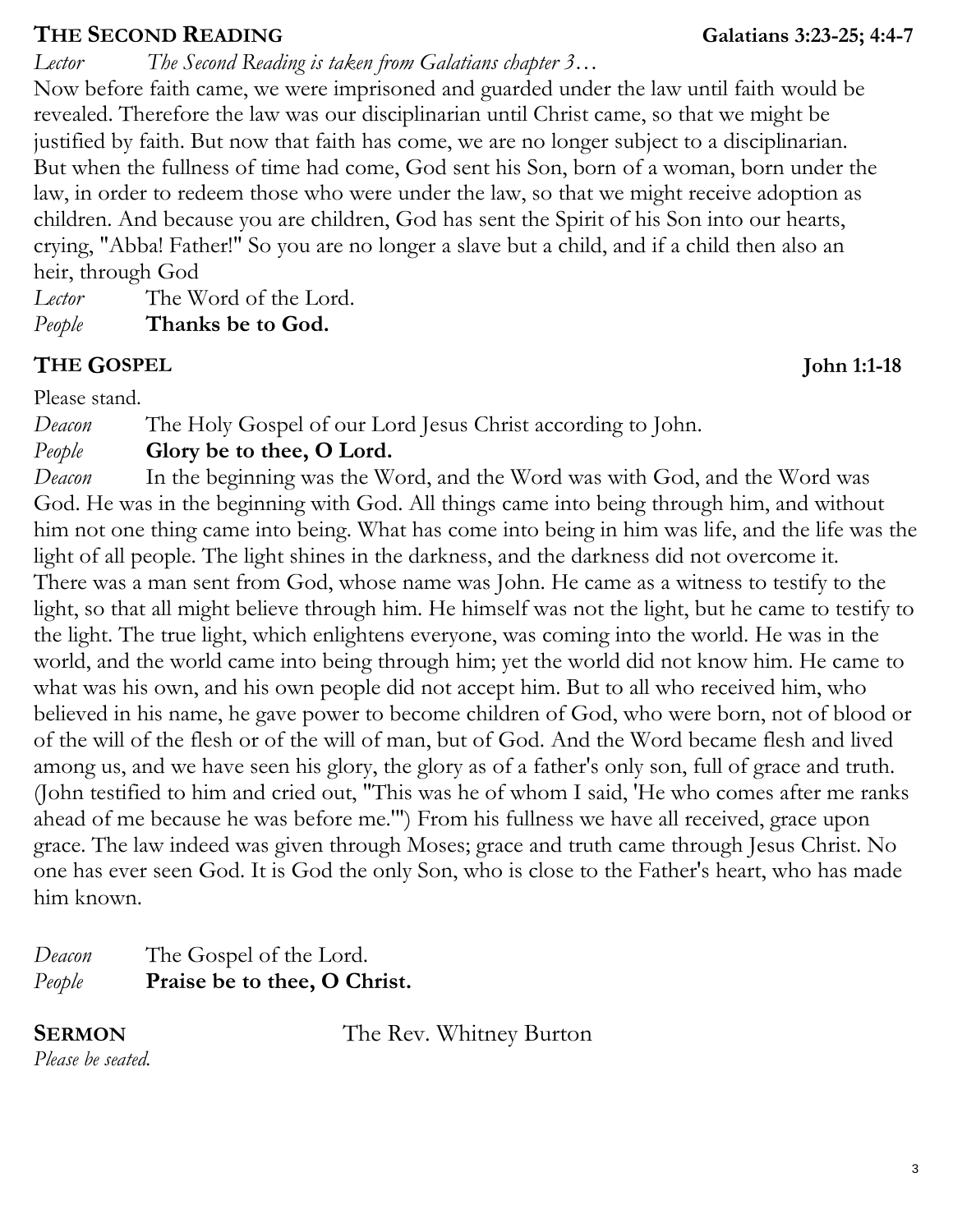#### **NICENE CREED** *Please stand.*

*People* **We believe in one God, the Father, the Almighty, maker of heaven and earth, of all that is, seen and unseen. We believe in one Lord, Jesus Christ, the only Son of God, eternally begotten of the Father, God from God, Light from Light, true God from true God, begotten, not made, of one Being with the Father. Through him all things were made. For us and for our salvation he came down from heaven: by the power of the Holy Spirit he became incarnate from the Virgin Mary, and was made man. For our sake he was crucified under Pontius Pilate; he suffered death and was buried. On the third day he rose again in accordance with the Scriptures; he ascended into heaven and is seated at the right hand of the Father. He will come again in glory to judge the living and the dead, and his kingdom will have no end. We believe in the Holy Spirit, the Lord, the giver of life, who proceeds from the Father and the Son. With the Father and the Son he is worshiped and glorified. He has spoken through the Prophets. We believe in one holy catholic and apostolic Church. We acknowledge one baptism for the forgiveness of sins. We look for the resurrection of the dead, and the life of the world to come. AMEN.**

### **PRAYERS OF THE PEOPLE**

*Please sit, stand, or kneel, as you prefer.*

*Deacon* Let us pray for the whole state of Christ's Church and the world.

- *Lector* Almighty and everliving God, who in thy holy Word hast taught us to make prayers, and supplications, and to give thanks for all humanity receive these our prayers which we offer unto thy divine Majesty, beseeching thee to inspire continually the Universal Church with the spirit of truth, unity, and concord; and grant that all those who do confess thy holy Name may agree in the truth of thy holy Word, and live in unity and godly love. God of Light and Life,
- *People* **We pray to you.**

*Lector* Give grace, O heavenly Father, to all bishops, especially to Michael, our Presiding Bishop; Dabney, our Bishop; Barry and Michael, our Assisting Bishops; Whitney, our Rector; Cindy, our Deacon; to our companion diocese of the Dominican Republic; to these Episcopal Churches in our Diocese; All Angels by the Sea, Longboat Key; All Saints', Tarpon Springs; All Souls', North Fort Myers; Annunciation, Holmes Beach; Ascension, Clearwater; Calvary, Indian Rocks Beach; Christ Church, Bradenton, Clearwater Deanery Collaboration Partners; and to all priests, deacons, and the laity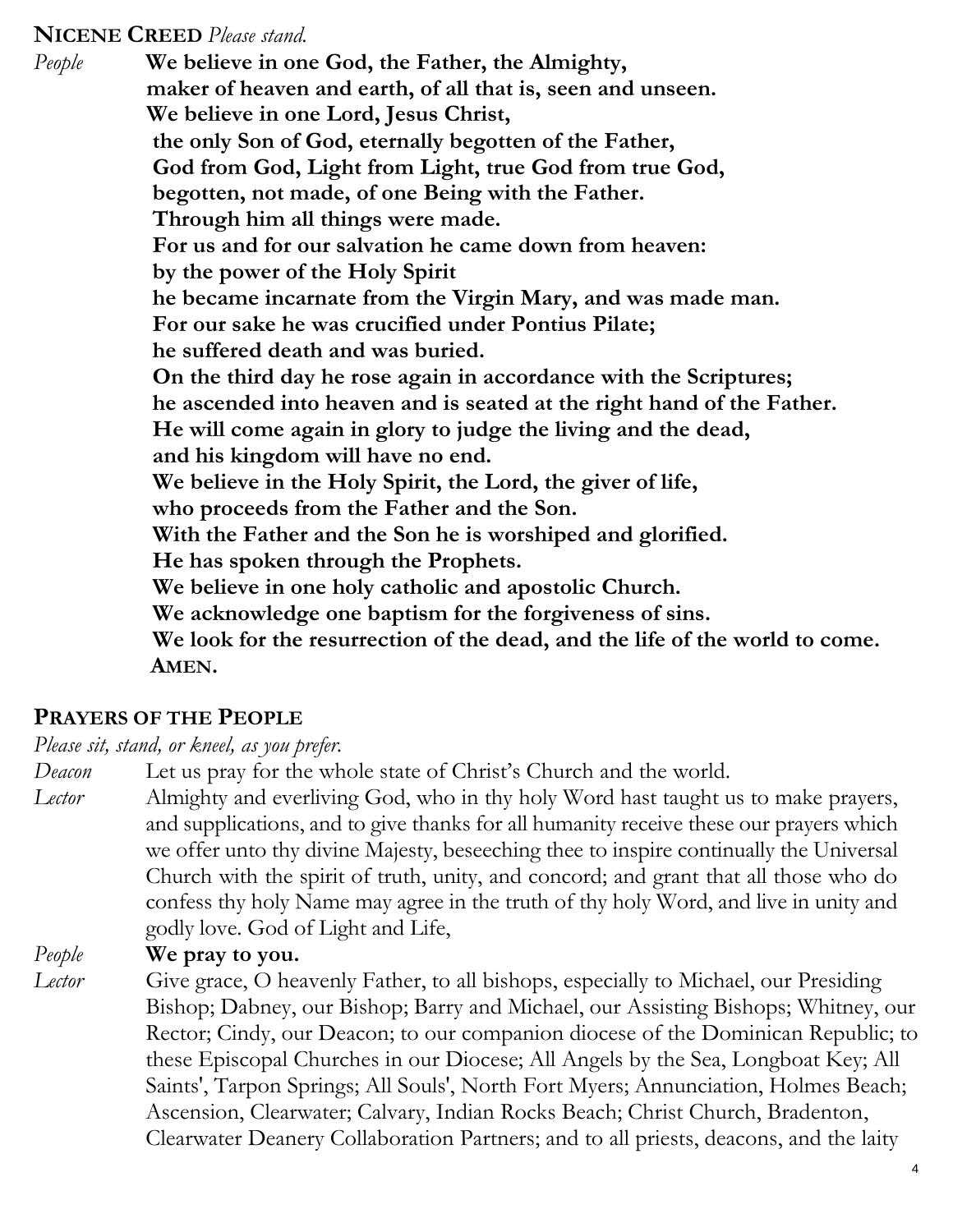in their ministry; that they may, both by their life and doctrine, set forth thy true and lively Word, and rightly and duly administer thy holy Sacraments. God of Light and Life,

#### *People* **We pray to you.**

*Lector* And to all thy people give thy heavenly grace, and especially to this congregation here present; that, with meek heart and due reverence, they may hear and receive thy holy Word, truly serving thee in holiness and righteousness all the days of their life. God of Light and Life,

#### *People* **We pray to you.**

*Lector* We beseech thee also so to rule the hearts of those who bear the authority of government in this and every land, especially our elected leaders, that they may be led to wise decisions and right actions for the welfare and peace of the world. We pray that all God's children, especially those in the Middle East, might live in the hope of the world peace for which we are created. God of Light and Life,

#### *People* **We pray to you.**

*Lector* And we most humbly beseech thee, of thy goodness, O Lord, to comfort and succor [*Add handwritten names from notebook*] and all those who, in this transitory life, are in trouble, sorrow, need, sickness, or any other adversity, especially those listed in the weekly news who have asked for our prayers. I now invite you to pray for others by name, aloud or in your hearts. [*Leave time…*] God of Light and Life,

#### *People* **We pray to you.**

*Lector* Open, O Lord, the eyes of all people to behold thy gracious hand in all thy works, that, rejoicing in thy whole creation, they may honor thee with their substance, and be faithful stewards of thy bounty. We give thanks for the flowers given to the Glory of God, and for all the blessings of this life, especially the birthdays this coming week of for Sally Wakefield, Lisa Little, Donna Brotherhood, Jim Ratliff, Bob DeStefano, Deborah Bouvier, and the anniversaries of Joseph Nixon & Miriam Benitez-Nixon, Jerry &Martha Mullinax, Larry Wilbur & Kristie Hazel-Wilbur, God of Light and Life,

#### *People* **We pray to you.**

*Lector* And we also bless thy holy Name for all thy servants departed this life in thy faith and fear, [*especially… add names from notebook*]. Please add names of those on your heart, silently or aloud. [*Leave time…*] We beseech thee to grant them continual growth in thy love and service; and to grant us grace so to follow the good examples of all thy saints, that with them we may be partakers of thy heavenly kingdom. God of Light and Life,

#### *People* **We pray to you.**

*Lector* Grant these our prayers, O Father, for Jesus Christ's sake, our only Mediator and Advocate.

*The Celebrant adds a concluding collect. People* **AMEN.**

# **CONFESSION AND ABSOLUTION**

*Please kneel or stand.*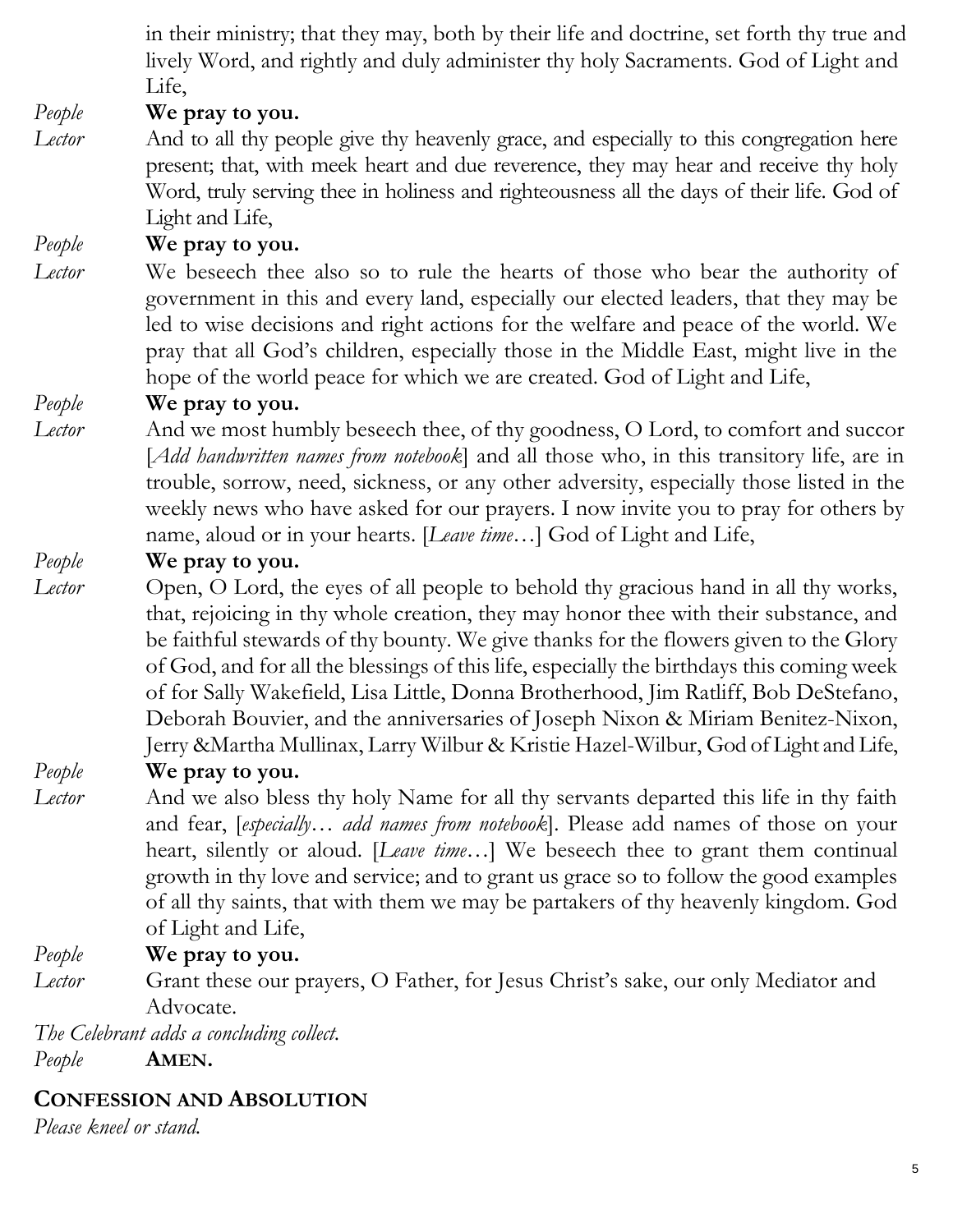*Deacon* Let us humbly confess our sins unto Almighty God. [*Silence is kept.*] Most merciful God,

- *People* **We confess that we have sinned against thee in thought, word, and deed, by what we have done, and by what we have left undone. We have not loved thee with our whole heart; we have not loved our neighbors as ourselves. We are truly sorry and we humbly repent. For the sake of thy Son Jesus Christ, have mercy on us and forgive us; that we may delight in thy will, and walk in thy ways, to the glory of thy Name. Amen.**
- *Celebrant* Almighty God, our heavenly Father, who of his great mercy hath promised forgiveness of sins to all those who with hearty repentance and true faith turn unto him, have mercy upon you, pardon and deliver you from all your sins, confirm and strengthen you in all goodness, and bring you to everlasting life; through Jesus Christ our Lord.

*People* **Amen.**

# **THE GREETING OF PEACE**

*Please stand. Celebrant* The peace of the Lord be always with you. *People* **And with thy spirit.**

# **THE HOLY COMMUNION**

# **OFFERTORY SENTENCE**

*Please be seated.*

# **PRESENTATION OF THE OFFERINGS**

- *Deacon* As we receive these gifts, we acknowledge
- *People* **All things come from thee, O Lord and of thine own have we given thee.**

# **THE GREAT THANKSGIVING:** Eucharistic Prayer II

- *Celebrant* The Lord be with you.
- *People* **And with thy spirit.**
- *Celebrant* Lift up your hearts.
- *People* **We lift them up unto the Lord.**

*Celebrant* Let us give thanks unto our Lord God.

*People* **It is meet and right so to do.**

*Celebrant* It is very meet, right, and our bounden duty, that we should at all times, and in all places, give thanks unto thee, O Lord, holy Father, almighty, everlasting God, Creator of the light and source of life, who hast made us in thine image, and called us to new life in Jesus Christ our Lord. Therefore, with Angels and Archangels, and with all the company of heaven, we laud and magnify thy glorious Name; evermore praising thee, and saying,

*People* **Holy, holy, holy, Lord God of Hosts: Heaven and earth are full of thy glory. Glory be to thee, O Lord Most High.** 

**Blessed is he that cometh in the name of the Lord. Hosanna in the highest.** *Please kneel or stand, as you choose.*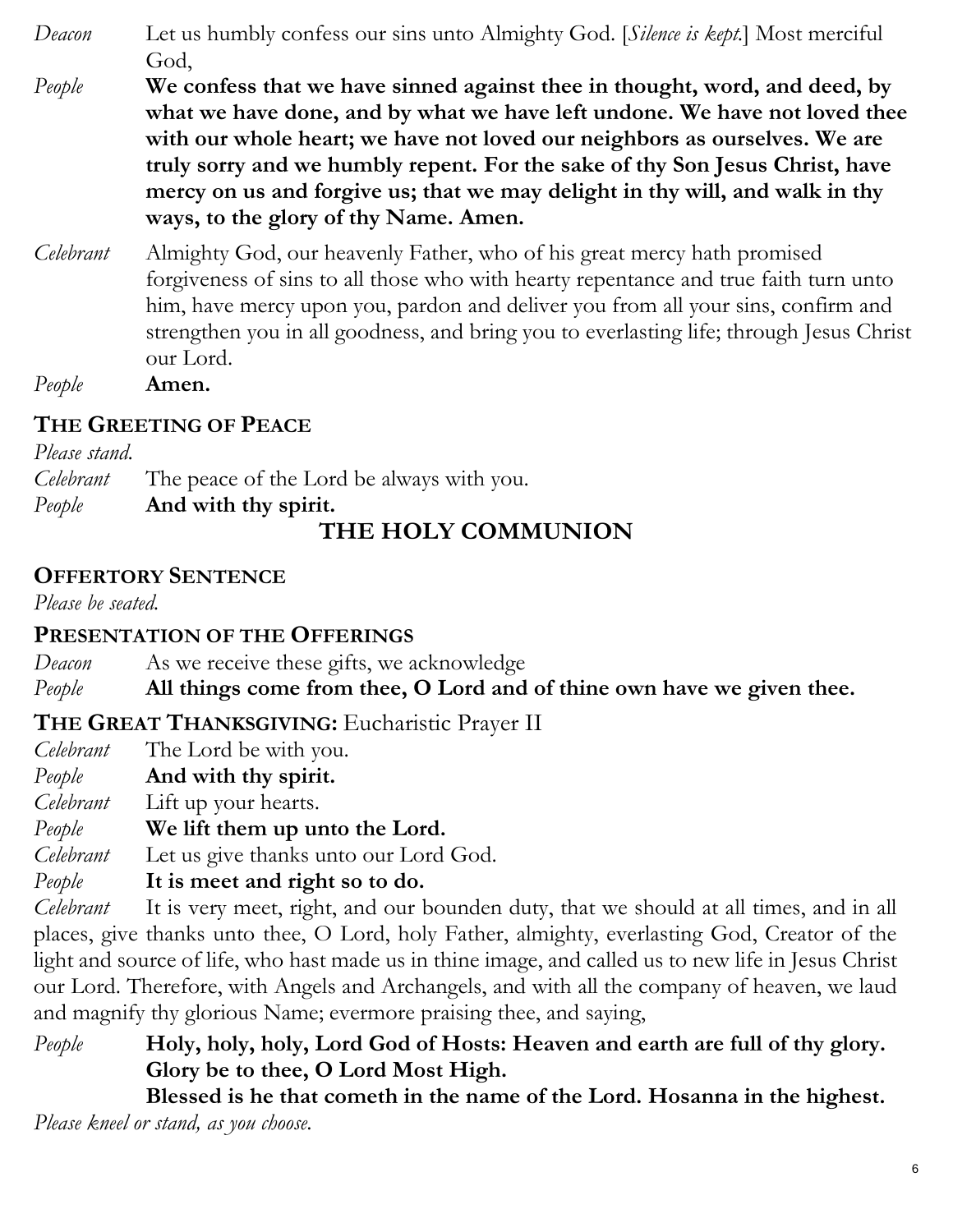*Celebrant* All glory be to thee, O Lord our God, for that thou didst create heaven and earth, and didst make us in thine own image; and, of thy tender mercy, didst give thine only Son Jesus Christ to take our nature upon him, and to suffer death upon the cross for our redemption. He made there a full and perfect sacrifice for the whole world; and did institute, and in his holy Gospel command us to continue, a perpetual memory of that his precious death and sacrifice, until his coming again.

For in the night in which he was betrayed, he took bread; and when he had given thanks to thee, he broke it, and gave it to his disciples, saying, "Take, eat, this is my Body, which is given for you. Do this in remembrance of me."

Likewise, after supper, he took the cup; and when he had given thanks, he gave it to them, saying, "Drink this, all of you; for this is my Blood of the New Covenant, which is shed for you, and for many, for the remission of sins. Do this, as oft as ye shall drink it, in remembrance of me."

Wherefore, O Lord and heavenly Father, we thy people do celebrate and make, with these thy holy gifts which we now offer unto thee, the memorial thy Son hath commanded us to make; having in remembrance his blessed passion and precious death, his mighty resurrection and glorious ascension; and looking for his coming again with power and great glory. And we most humbly beseech thee, O merciful Father, to hear us, and, with thy Word and Holy Spirit, to bless and sanctify these gifts of bread and wine, that they may be unto us the Body and Blood of thy dearly-beloved Son Jesus Christ.

*Celebrant and People* **And we earnestly desire thy fatherly goodness to accept this our sacrifice of praise and thanksgiving, whereby we offer and present unto thee, O Lord, our selves, our souls and bodies. Grant, we beseech thee, that all who partake of this Holy Communion may worthily receive the most precious Body and Blood of thy Son Jesus Christ, and be filled with thy grace and heavenly benediction; and also that we and all thy whole Church may be made one body with him, that he may dwell in us, and we in him; through the same Jesus Christ our Lord;** 

*Celebrant* By whom, and with whom, and in whom, in the unity of the Holy Ghost all honor and glory be unto thee, O Father Almighty, world without end.

*People* **AMEN.**

### **THE LORD'S PRAYER**

*Celebrant* And now, as our Savior Christ hath taught us, we are bold to say,

*People* **Our Father, who art in heaven, hallowed be thy Name, thy kingdom come, thy will be done, on earth as it is in heaven. Give us this day our daily bread. And forgive us our trespasses, as we forgive those who trespass against us. And lead us not into temptation, but deliver us from evil. For thine is the kingdom, and the power, and the glory, for ever and ever. AMEN.**

#### **BREAKING OF THE BREAD**

|           | <i>Celebrant</i> Alleluia, Christ our Passover is sacrificed for us; |
|-----------|----------------------------------------------------------------------|
| People    | Therefore let us keep the feast, Alleluia.                           |
| Celebrant | The Gifts of God for the People of God.                              |

| Meditation on "Once in Royal David's City | <b>COMMUNION</b> |  |  |  | David Lasky |
|-------------------------------------------|------------------|--|--|--|-------------|
|-------------------------------------------|------------------|--|--|--|-------------|